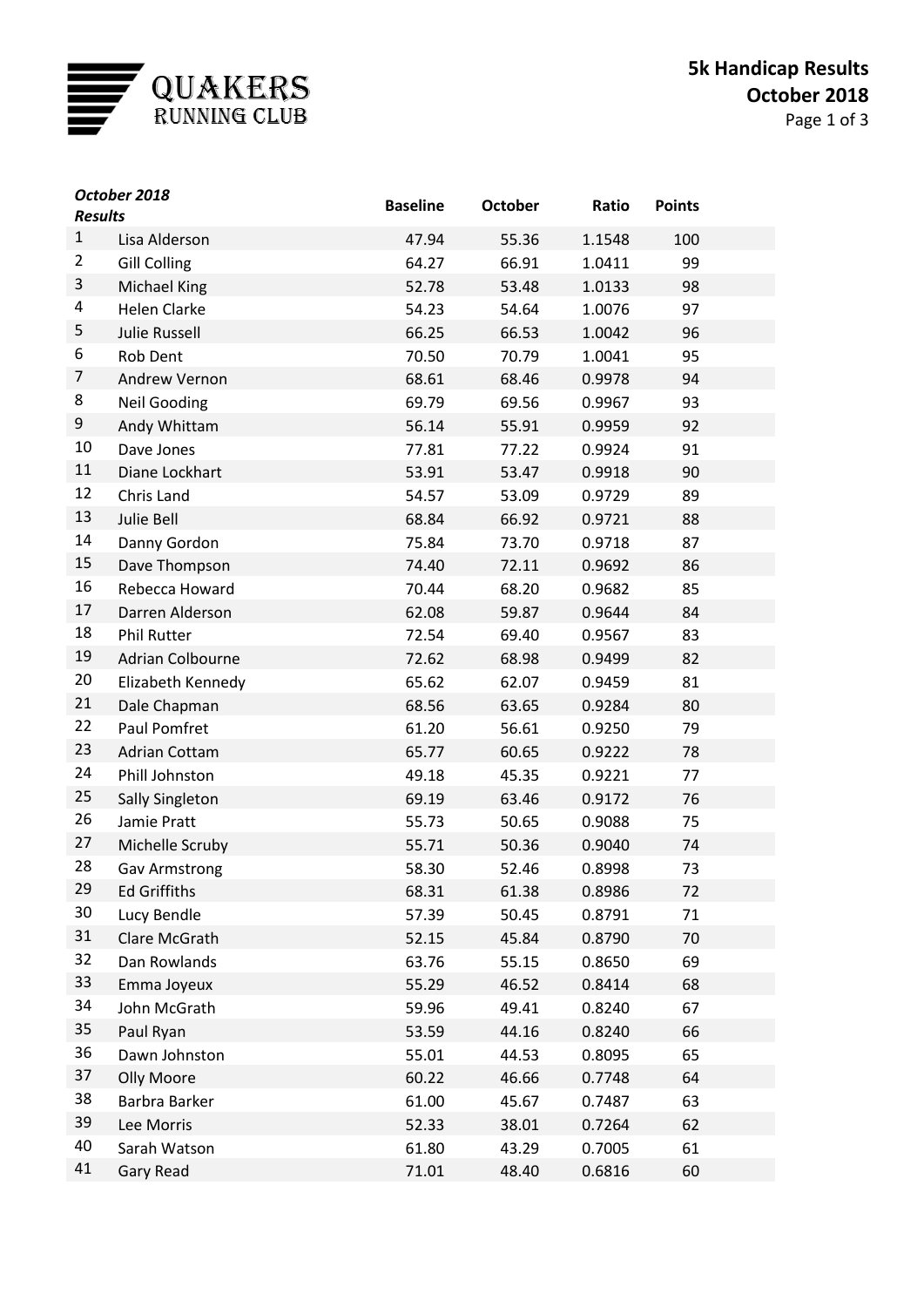

| <b>Results</b> | <b>October 2018 Cumulative Scores</b> | Jan         | Feb         | Mar              | Apr         | May         | Jun         | Jul              | Aug         | Sep         | Oct       | <b>Total</b> |
|----------------|---------------------------------------|-------------|-------------|------------------|-------------|-------------|-------------|------------------|-------------|-------------|-----------|--------------|
| $\mathbf{1}$   | Andy Whittam                          | 100         | 97          | 97               | 92          | $\pmb{0}$   | 80          | 87               | 90          | 92          | 92        | 827          |
| 2              | Danny Gordon                          | 85          | $\mathbf 0$ | 90               | 82          | 89          | 86          | 88               | 93          | 95          | 87        | 795          |
| 3              | <b>Julie Bell</b>                     | 84          | $\mathbf 0$ | 91               | 84          | 87          | 87          | 86               | 92          | 94          | 88        | 793          |
| 4              | Lisa Alderson                         | 88          | 87          | $\mathbf 0$      | 93          | 96          | 99          | 100              | $\pmb{0}$   | 100         | 100       | 763          |
| 5              | Rob Dent                              | 0           | 81          | 0                | 94          | 92          | 95          | 90               | 98          | 97          | 95        | 742          |
| 6              | Abbie Hull                            | 95          | 96          | 99               | 98          | $\mathbf 0$ | 0           | 99               | 99          | 98          | $\pmb{0}$ | 684          |
| $\overline{7}$ | <b>Neil Gooding</b>                   | 0           | 94          | 95               | 96          | 95          | 0           | 82               | 96          | 0           | 93        | 651          |
| 8              | Adrian Colbourne                      | 99          | 88          | 94               | 0           | 0           | 88          | 93               | 0           | 81          | 82        | 625          |
| 9              | <b>Julie Russell</b>                  | $\pmb{0}$   | $\mathbf 0$ | $\mathbf 0$      | 100         | 99          | 100         | 97               | 100         | $\pmb{0}$   | 96        | 592          |
| 10             | Elizabeth Kennedy                     | 78          | 68          | 87               | 77          | $\mathbf 0$ | 76          | 0                | $\mathbf 0$ | 88          | 81        | 555          |
| 11             | <b>Ed Griffiths</b>                   | 0           | 72          | 77               | 86          | 83          | $\mathbf 0$ | 85               | 79          | $\pmb{0}$   | 72        | 554          |
| 12             | <b>Gillian Harris</b>                 | 80          | 82          | 84               | 76          | 75          | 77          | 0                | 78          | 0           | $\pmb{0}$ | 552          |
| 13             | John McGrath                          | 96          | $\mathbf 0$ | $\mathbf 0$      | 63          | 77          | 94          | 73               | 81          | $\pmb{0}$   | 67        | 551          |
| 14             | Phill Johnston                        | 69          | 80          | $\mathbf 0$      | 75          | 81          | 0           | 78               | 91          | 0           | 77        | 551          |
| 15             | Michelle Scruby                       | 79          | $\mathbf 0$ | $\boldsymbol{0}$ | 78          | 86          | 73          | 71               | 87          | $\pmb{0}$   | 74        | 548          |
| 16             | Lisa Reeve                            | 86          | 89          | 76               | 95          | 100         | 98          | 0                | $\mathbf 0$ | 0           | 0         | 544          |
| 17             | <b>Jeff Marriot</b>                   | 0           | 91          | 89               | 89          | 93          | 85          | 81               | $\mathbf 0$ | $\pmb{0}$   | $\pmb{0}$ | 528          |
| 18             | Michael King                          | 0           | 65          | 82               | 88          | 84          | $\pmb{0}$   | $\pmb{0}$        | $\mathbf 0$ | 99          | 98        | 516          |
| 19             | Andrew Vernon                         | 0           | $\mathbf 0$ | $\mathbf 0$      | 85          | 71          | 69          | 94               | 97          | 0           | 94        | 510          |
| 20             | Helen Clarke                          | 90          | 92          | $\pmb{0}$        | 99          | 98          | $\mathbf 0$ | 0                | $\mathbf 0$ | 0           | 97        | 476          |
| 21             | <b>Gary Read</b>                      | 70          | 59          | $\mathbf 0$      | 67          | 72          | 68          | 0                | 74          | $\pmb{0}$   | 60        | 470          |
| 22             | Emma Joyeux                           | 73          | 61          | 75               | 80          | 0           | $\mathbf 0$ | $\pmb{0}$        | 0           | 82          | 68        | 439          |
| 23             | Malcolm Hewitson                      | 93          | $\mathbf 0$ | $\mathbf 0$      | $\mathbf 0$ | 69          | 92          | 92               | $\mathbf 0$ | 93          | $\pmb{0}$ | 439          |
| 24             | Lee Morris                            | 76          | 63          | 0                | 65          | 0           | $\pmb{0}$   | 70               | 0           | 83          | 62        | 419          |
| 25             | Chris Land                            | 0           | $\mathbf 0$ | 79               | 74          | $\pmb{0}$   | $\pmb{0}$   | 84               | $\pmb{0}$   | 89          | 89        | 415          |
| 26             | Lucy Bendle                           | 0           | 62          | 86               | 0           | 0           | $\pmb{0}$   | 95               | 0           | 87          | 71        | 401          |
| 27             | Sarah Watson                          | 0           | 57          | $\mathbf 0$      | 62          | 74          | 64          | 76               | 0           | $\pmb{0}$   | 61        | 394          |
| 28             | Rob Gillham                           | 0           | 70          | $\mathbf 0$      | $\mathbf 0$ | 85          | 65          | 0                | 84          | 85          | 0         | 389          |
| 29             | David Ledgerwood                      | 97          | 83          | 98               | 97          | $\mathbf 0$ | $\mathbf 0$ | $\boldsymbol{0}$ | $\mathbf 0$ | $\pmb{0}$   | $\pmb{0}$ | 375          |
| 30             | <b>Emily Beaumont</b>                 | 0           | 0           | 83               | 68          | 76          | 66          | 0                | 75          | 0           | 0         | 368          |
| 31             | Dawn Johnston                         | $\pmb{0}$   | $\pmb{0}$   | $\pmb{0}$        | 69          | 82          | 70          | $\pmb{0}$        | 80          | $\pmb{0}$   | 65        | 366          |
| 32             | Dave Jones                            | 94          | 79          | $\pmb{0}$        | $\pmb{0}$   | $\pmb{0}$   | 91          | $\mathbf 0$      | $\pmb{0}$   | $\pmb{0}$   | 91        | 355          |
| 33             | Marc Ellis                            | 0           | $\pmb{0}$   | $\pmb{0}$        | $\pmb{0}$   | 84          | 78          | $\pmb{0}$        | 95          | 96          | $\pmb{0}$ | 353          |
| 34             | Adrian Cottam                         | 98          | 95          | $\pmb{0}$        | 81          | $\pmb{0}$   | $\pmb{0}$   | $\pmb{0}$        | $\pmb{0}$   | $\pmb{0}$   | 78        | 352          |
| 35             | Dave Thompson                         | 0           | $\pmb{0}$   | $\pmb{0}$        | $\pmb{0}$   | $\pmb{0}$   | 79          | $\pmb{0}$        | 94          | 91          | 86        | 350          |
| 36             | Wendy Thompson                        | $\pmb{0}$   | 84          | $\pmb{0}$        | 79          | 90          | 93          | $\pmb{0}$        | $\pmb{0}$   | $\mathbf 0$ | $\pmb{0}$ | 346          |
| 37             | Phil Clarke                           | $\pmb{0}$   | $\pmb{0}$   | $\pmb{0}$        | 72          | $\pmb{0}$   | $\pmb{0}$   | 83               | 85          | 86          | $\pmb{0}$ | 326          |
| 38             | Clare McGrath                         | $\pmb{0}$   | $\pmb{0}$   | $\pmb{0}$        | $\pmb{0}$   | 79          | $\pmb{0}$   | 96               | 77          | $\pmb{0}$   | $70\,$    | 322          |
| 39             | Darren Alderson                       | $\pmb{0}$   | 69          | $\pmb{0}$        | $70\,$      | $\pmb{0}$   | $72\,$      | $\pmb{0}$        | $\pmb{0}$   | $\pmb{0}$   | 84        | 295          |
| 40             | Dale Chapman                          | $\pmb{0}$   | 60          | 81               | $\pmb{0}$   | $\pmb{0}$   | 67          | $\pmb{0}$        | $\mathbf 0$ | $\pmb{0}$   | 80        | 288          |
| 41             | <b>Helen Gregory</b>                  | 77          | 66          | $\mathbf 0$      | 73          | $\pmb{0}$   | $71\,$      | $\boldsymbol{0}$ | $\pmb{0}$   | $\pmb{0}$   | $\pmb{0}$ | 287          |
| 42             | Olly Moore                            | 74          | $\pmb{0}$   | $\mathbf 0$      | 64          | $\pmb{0}$   | $\pmb{0}$   | $\pmb{0}$        | $\mathbf 0$ | 78          | 64        | 280          |
| 43             | Rebecca Howard                        | 0           | 90          | 96               | $\pmb{0}$   | $\pmb{0}$   | $\mathbf 0$ | $\pmb{0}$        | $\mathbf 0$ | $\pmb{0}$   | 85        | 271          |
| 44             | Sally Watson                          | 83          | 99          | $\pmb{0}$        | $\pmb{0}$   | $\pmb{0}$   | 81          | $\pmb{0}$        | $\mathsf 0$ | $\pmb{0}$   | $\pmb{0}$ | 263          |
| 45             | <b>Grainne Duffy</b>                  | $\mathbf 0$ | 73          | 85               | $\pmb{0}$   | $\pmb{0}$   | 97          | $\mathbf 0$      | $\mathbf 0$ | $\pmb{0}$   | $\pmb{0}$ | 255          |
| 46             | Kelly Smith                           | $\pmb{0}$   | $\pmb{0}$   | 88               | $\pmb{0}$   | 78          | 83          | $\pmb{0}$        | $\pmb{0}$   | $\pmb{0}$   | $\pmb{0}$ | 249          |